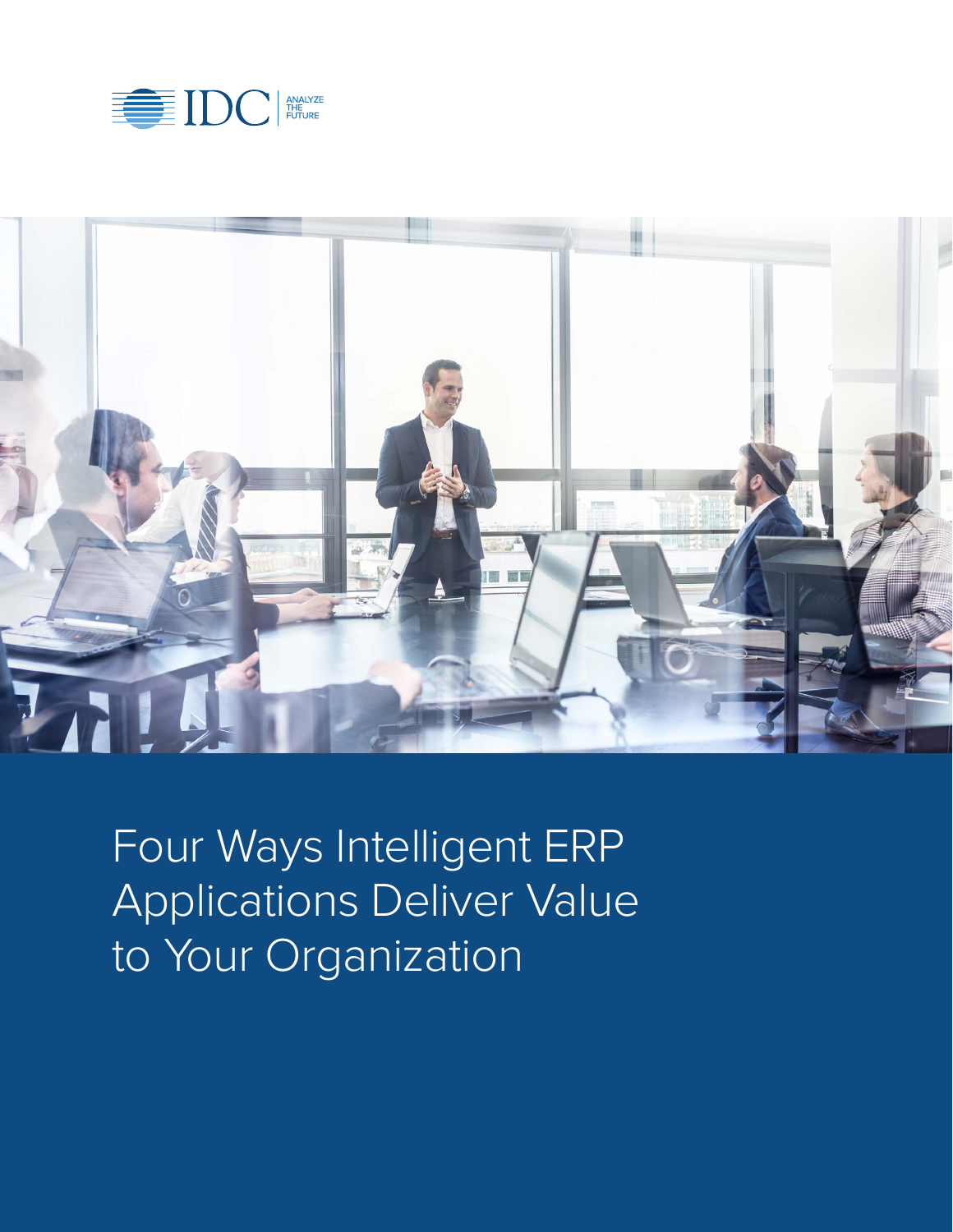



**of line-of-business leaders will demand intelligent enterprise applications to improve business processes and resource utilization by 2018.** Digital Transformation is changing every element of how enterprises conduct business, including how companies capture, process, and disseminate information. IDC's research shows that today's systems of record are being replaced by new systems of intelligence, which layer in new autonomic and predictive intelligence assets. This transformation is already underway across the spectrum of core software applications including marketing automation, service and support, commerce, and sales, but the pace is most pronounced in the ERP application suite.



## **IDC calls this enhanced ERP portfolio "intelligent ERP" (i-ERP) and "intelligent applications" (i-Apps). These products are starting to run businesses in an increasingly digital world.**

i-ERP's features, driven by machine learning and advanced analytics, offer a myriad of opportunities for enterprises to compete in hyper-competitive landscapes. Here are four key examples of the benefits that an i-ERP and application strategy and solution can bring:

### **1. RESOURCE OPTIMIZATION**

Every enterprise is looking for new and innovative ways to accomplish more with fewer resources, and intelligent ERP systems are tailormade to accomplish this goal. i-ERP applications optimize resources such as the human input and interactions, business processes, and the technology itself.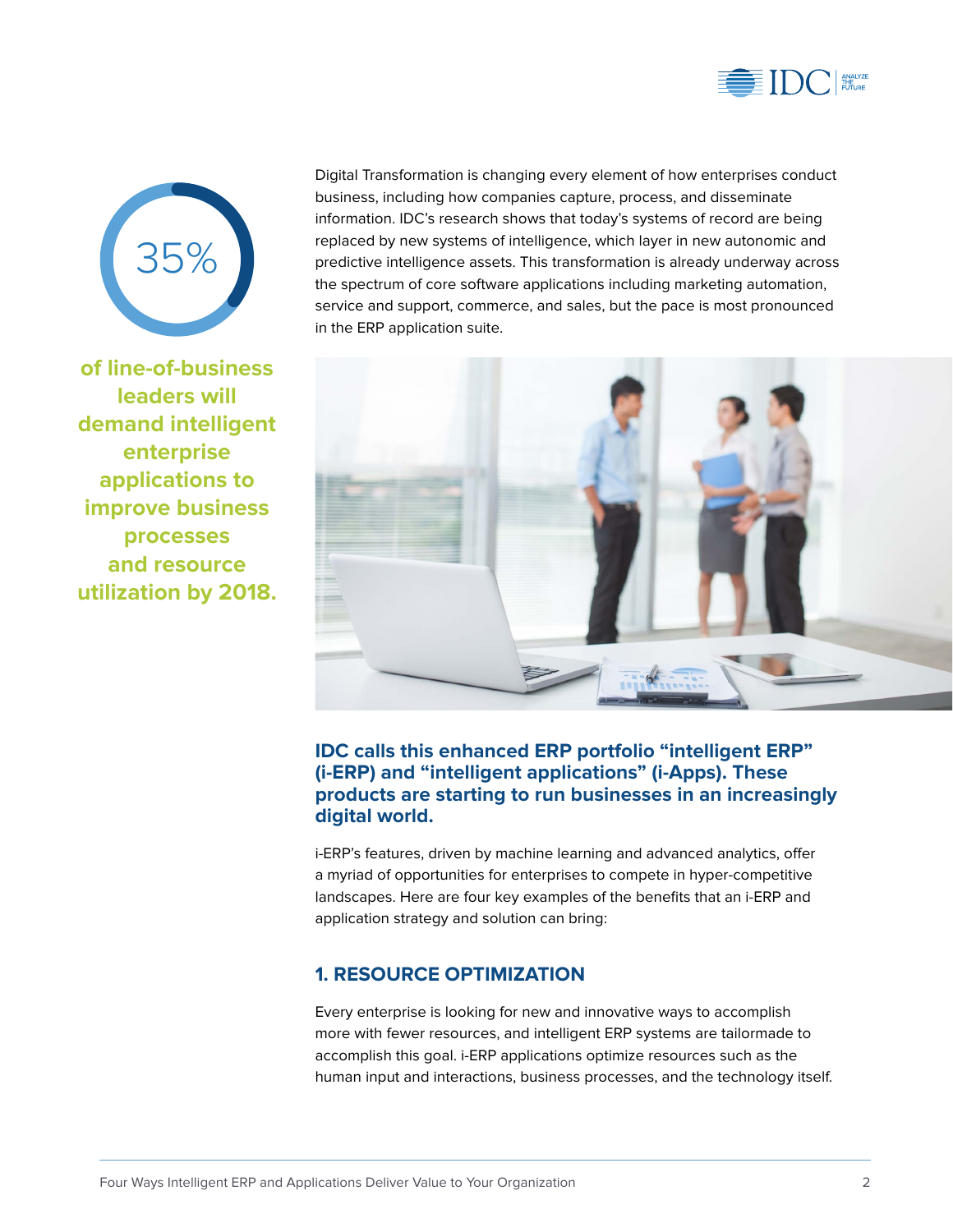

These intelligent systems leverage machine learning on massive data sets to enable innovative products and services and drive higher employee productivity, maximizing return on information assets. An i-ERP system elevates the technology from records management to intelligent systems that learn from exceptions and adapting business rules. This level of context empowers professionals to discover new insights, better predict and plan for outcomes, recommend next best steps, and automate additional processes - creating more efficient resource distribution and utilization. In fact, by 2019, 60% of organizations will measure the change and impact of resource optimization across people, processes, and new i-ERP systems and applications.

## **2. REDUCED OPERATING COSTS**

Clearly, one of the main benefits of optimizing resources is to reduce operating costs for the business. i-ERP is not the only business application to use machine learning, cognitive ability, and advanced analytics to cut costs. Major manufacturers in the United States and across the globe have invested heavily in robotics and other automation technologies to increase productivity, lower labor costs, and ensure a better and more consistent level of quality. From an i-ERP perspective, machine learning capabilities are vast and cut across many functions within the organization. i-ERP can help with procurement and sourcing by analyzing purchasing patterns and automating the next order, eliminating redundancies and additional transactional steps. Real-time cash management, surveillance-based audits and continuous budgeting are more examples of intelligence applied to the finance processes. Additionally, i-ERP and intelligent applications help augment business processes, making them more efficient,

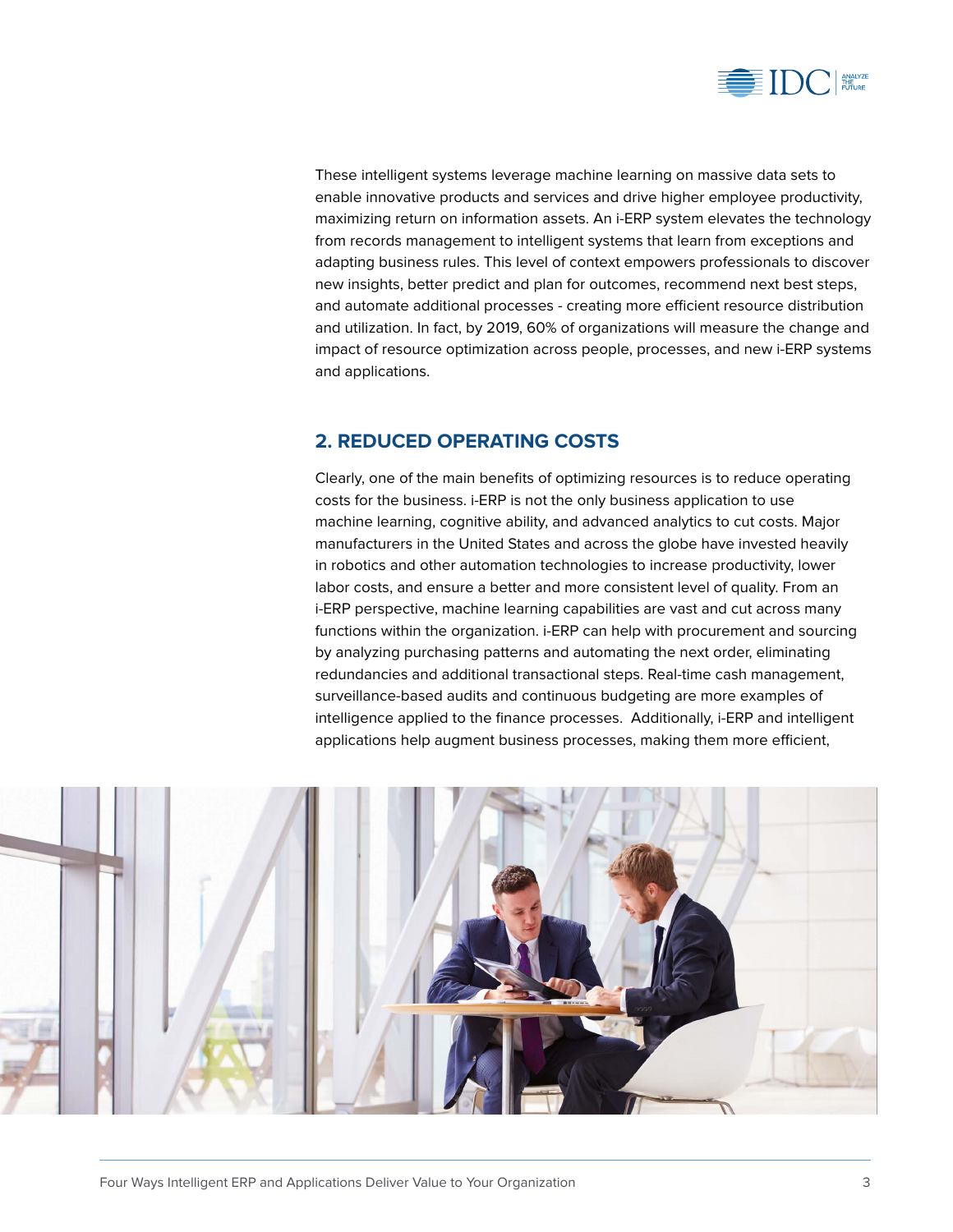

while eliminating some other unnecessary processes entirely. With enterprise executives challenged to make strategic investments and organizational changes that lower costs and create market differentiation, i-ERP is a great longterm solution to help with both objectives.



# **3. REAL TIME ANALYSIS AND DECISION MAKING**

i-ERP applications are capable of processing, analyzing, and acting on massive volumes of data in real time, using in-memory computing (IMC) technologies. This kind of autonomous (or assisted) decision making gives enterprises the agility and flexibility to adapt to obstacles or pivot in real-time, creating a competitive edge in the digital economy. Additionally, these systems are scalable to enterprises of all sizes and have anytime, anywhere interfaces that drive crucial information flow to the right human parties at the right time. This facilitates better high-level decision making from the workforce. This emphasis on agility through timely collection and analyzing of data will further drive enterprises to push their ERP solutions into the cloud.

### **4. ENHANCED USER EXPERIENCE**

i-ERP applications feature an assistive and conversational user experience (UX) by automating a set of high-volume repeatable tasks and augmenting the performance of less frequent, more novel tasks through human–machine interaction. This assistive UX is a key differentiator for i-ERP versus older legacy systems. The i-ERP system isn't just easier for employees to use; the technology actively works to make employees more efficient and effective within their job roles. The experience provides guidance on the next best action on tasks ranging from customers and suppliers, to hiring and financial actions such as



**of large organizations will have at least 60% of their ERP applications in the public cloud by 2020.**